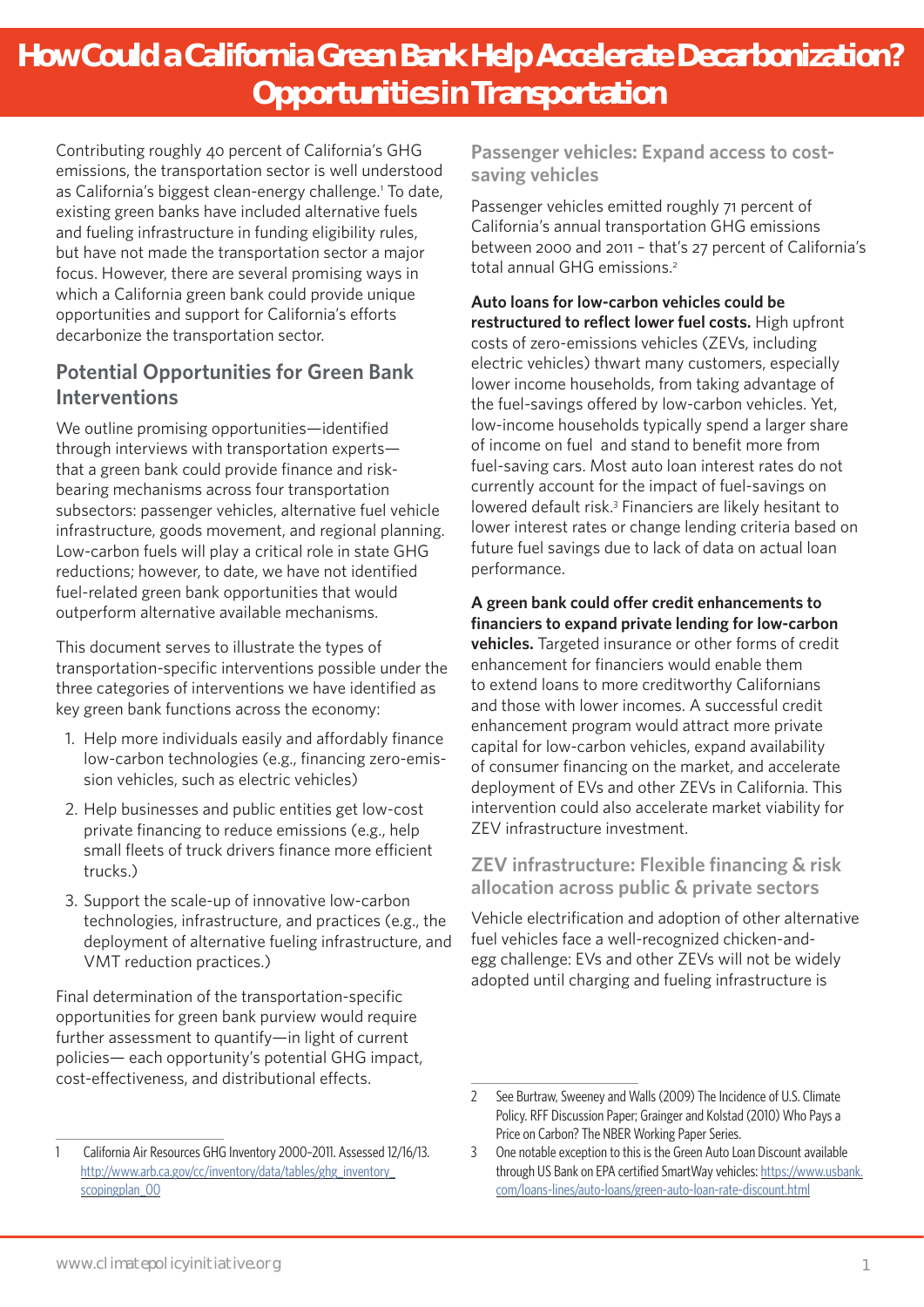available, and charging and fueling infrastructure will not generate acceptable returns on investment without more ZEVs on the road.4

**EV infrastructure financing and market development requires shared risk and investment** between power providers, transportation planners, auto manufacturers, telecommunication companies, regulatory bodies, and state and federal highway agencies. However, EV infrastructure demand is not yet sufficient to attract a significant amount of private capital, and traditional federal and state funds for transportation infrastructure are typically mandated to go towards maintaining the existing road and mass transit network rather than lowcarbon fueling infrastructure.

**A Green Bank could uniquely coordinate EV infrastructure risk and financing across many players to provide financing support flexibly.**<sup>5</sup> This flexible support is needed to spur deployment and market development and to provide the data needed to establish the strong business case for future private financing—i.e. to build a business case for financing underserved markets. For example, a bank could spur market development of profitable home charging stations for multi-family units. It could also support charging station projects that may require longer payback periods or different delayed repayment options than the private market offers at this early stage in the EV market. A green bank could also offer a more flexible pool of financing to state, regional, and local transportation agencies to develop innovative EV infrastructure without foregoing necessary maintenance of pavement, traffic lights, etc.

**A Green Bank could also provide the financing coordination for the concurrent deployment of distributed solar, energy storage, and smart EV charging needed for vehicle-grid-integration (VGI).**<sup>6</sup> With VGI, EV batteries could serve as a source of grid storage, potentially providing savings to ratepayers and utilities and covering vehicle owners' upfront EV battery costs.

**Goods movement: Finance at-scale innovative infrastructure & expand small business access to cost-savings**

**Little financing is available for at-scale and disruptive innovation of infrastructure and technology for goods movement.** Financial support for bold, innovative ideas to decarbonize our freight infrastructure– from electrifying truck-lanes to developing novel modes of freight movement– falls between state and federal jurisdictions. History tells us that the private investment in such infrastructure innovation is unlikely without significant government intervention.

**A Green Bank could support scale-up of innovative goods movement infrastructure through long-term loans, public investment, loan guarantees, or insurance products.** With a broad portfolio of financing and riskbearing mechanisms, the bank could flexibly coordinate public and private sector stakeholders to mitigate risks and maximize the chance for success.

**California's heavy-duty trucking companies are largely locally-owned small businesses**<sup>7</sup>  **and typically lack adequate access to financing to upgrade their trucks with low-carbon technologies.** Heavy-duty vehicles emit approximately 20 percent of California's transportation emissions—8% of total state emissions.8 The owner-operators of the most carbon-intensive trucks—port hostlers and drayage trucks— and typically are most limited in their access to financing for upgrades. Federal and California do have programs to help small business owners finance cleaner trucks.<sup>9</sup> but barriers still exist to their adoption of more efficient technologies.10 Loans that incorporate lower fuel costs in loan terms could help owner-operators finance upgrades and new trucks.

**Again, a Green Bank could offer credit enhancements to financiers to expand private lending to owneroperators for low-carbon upgrades or replacements of heavy-duty vehicles.** (See above passenger vehicle discussion for full rationale.)

<sup>7</sup> California Department of Transportation, Commercial Vehicles Factsheet (2012): [http://www.dot.ca.gov/hq/tpp/offices/ogm/fact\\_sheets/Fast\\_](http://www.dot.ca.gov/hq/tpp/offices/ogm/fact_sheets/Fast_Freight_Facts_Trucks_bk_040612.pdf) [Freight\\_Facts\\_Trucks\\_bk\\_040612.pdf](http://www.dot.ca.gov/hq/tpp/offices/ogm/fact_sheets/Fast_Freight_Facts_Trucks_bk_040612.pdf)

<sup>8</sup> California Air Resources GHG Inventory 2000 – 2011. Assessed 12/16/13. http://www.arb.ca.gov/cc/inventory/data/tables/ghg\_inventory [scopingplan\\_00](http://www.arb.ca.gov/cc/inventory/data/tables/ghg_inventory_scopingplan_00-)

<sup>9</sup> Examples include California's Hybrid and Zero-Emission Truck and Bus Voucher Incentive Project (HVIP) administered by CARB and CALSTART, and the U.S. EPA SmartWay Innovative Financing program.

<sup>10</sup> See Roeth et al. (2013) Barriers to the Increased Adoption of Fuel Efficiency Technologies in the North American On-Road Freight Sector

<sup>4</sup> In his, 2013 ZEV Action Plan, Governor Brown includes existing policies and planned actions to get early alternative fuel infrastructure in place, as well as opportunities to utilize private investment to develop it.

<sup>5</sup> CT's green bank can fund alternative vehicle infrastructure; NY's green bank will likely have similar authority.

<sup>6</sup> California ISO recently released a roadmap of how increased EV use (per Gov. Brown's ZEV mandate) could benefit the grid: [http://www.caiso.com/](http://www.caiso.com/Documents/Vehicle-GridIntegrationRoadmap.pdf) [Documents/Vehicle-GridIntegrationRoadmap.pdf](http://www.caiso.com/Documents/Vehicle-GridIntegrationRoadmap.pdf)